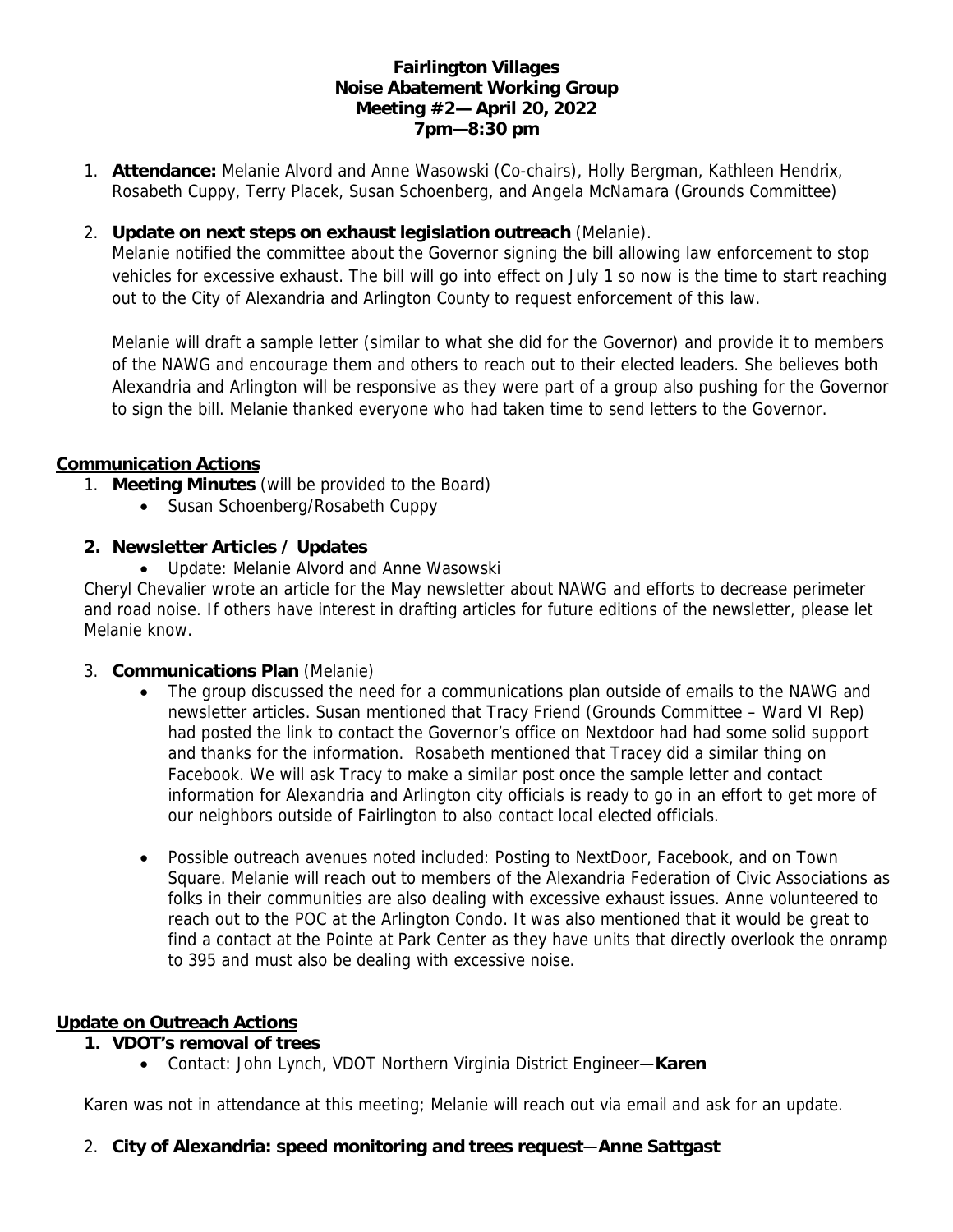- Contact Form: https://www.alexandriava.gov/Alex311
- Contacts: City Manager, Deputy City Manager, Director of T&ES

Anne S. was not in attendance at this meeting; Melanie will reach out via email and ask for an update.

**3. Arlington County: Are there perimeter noise issues in locations other than King Street?** Angela mentioned that there had been news recently that Arlington Co. police are very short staffed and as a result would likely need to prioritize crime related issues vs. noise and traffic related issues. This might pose an issue as we ask for enforcement of the new law come July 1.

**Alexandria & Arlington Police Departments** (if pending legislation and ordinance are enacted) Melanie shared that next steps should be focused on City and County council members and that we'd want to make several touches prior to July 1 but once they have given support we should then also start reaching out to our police departments to request patrols and encourage regular enforcement. Arlington Police Service Changes Press Release

## **Update on Research Actions:**

**Overarching Consideration: How do we achieve our goal of noise abatement & at what cost financial, environmental, and human?**

**Criteria**:

- Efficacy in sound abatement
- Determine where landscaping, particularly native plants, can be used effectively
- Determine areas where fencing may be required in addition to landscaping to increase efficacy
- Costs: Materials, installation, time
- Environmental impact
- Installation: Time and labor needs
- **1. Update**: Research for information on landscaping to provide a buffer from the noise from highway. **Committee Members:** Carol, Debra, Karen, Holly

Debra was not able to be in attendance (as were Carol and Karen) so Anne W. shared the notes that Debra compiled on this subject. Debra put together a substantial package of information from the USDA regarding how to use landscaping to provide a buffer from noise. One of the most important features of this technique is using density and distance between the source of the noise and the development it is being used to protect. NAWG members in attendance discussed that while this might be a real possibility for the area off of King Street towards 28<sup>th</sup> St. where the land has a large hill and homes are at greater distance from the perimeter fence, it was not a viable solution from 31<sup>st</sup> down to where the topography changes as homes in that strip are much closer to the road.

Consensus was that maybe this is not a one size fits all proposition and that we need to look at multiple possibilities and solutions for different areas depending on need.

The grounds walk through will be held on Saturday, April 23 and there will be a sound engineer joining the group for the King St. section of the walk through. The NAWG is hopeful that this individual will have some ideas and suggestions.

Additionally, after the walk-through Holly will talk with Mark Johnson about where he thinks landscaping buffers might be possible. Anne will talk with Mark about dividing up the space along King St. into sections so that as we look at possibilities and the budget, we can look at doing this project in segments.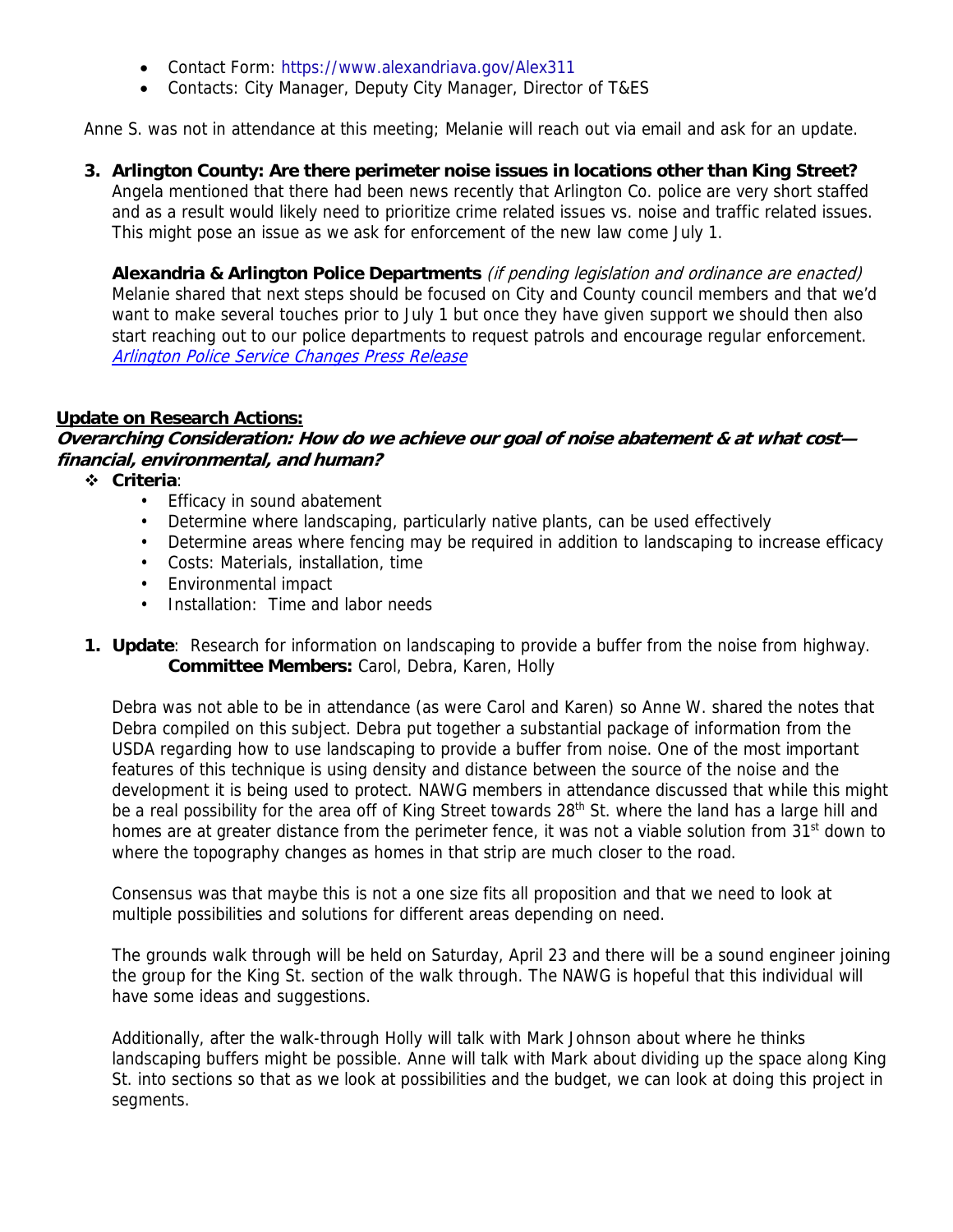**2. Update**: Research information on noise abatement possibilities for fence along perimeter. Companies, government agencies, other associations.

**Committee Members:** Susan, Carol, Debra

Susan gave an update on fence/barrier research. Susan focused her research on barrier options to exclude large concrete walls. Options noted included: Mass Loaded Vinyl (MLV), wooden fencing, brick/stone/stucco, and earth berms.

Earth berms and brick/stone/stucco were quickly ruled out due to cost and/or space requirements to build. The group had a good discussion about MLV and wooden fencing as possibilities.

All research said that wooden fencing should be Cedar or Redwood, 8-12 ft in height with **NO GAPS**. Thick tongue in groove board works best. No gaps is critical as any gaps will allow noise to come through.

Susan shared that she found considerable recommendations for using a MLV product along with wood – either on the inside of the fence or sandwiched between two boards for noise absorption/blocking.

Susan found several companies that have provided MLV for outdoor use but focused most extensively on Acoustiblock. This product was purchased by Fairlington and used on Tennis Court 13 (by pool 4) to damper basketball noise when the court was converted to multi-use. Per the board members at the meeting, feedback has been very good about the noise blocking ability of the MLV as well as the durability of the product over the past few years.

MLV can be used with chain link fence as well as with wood (either hung on the chain link or wooden fence or sandwiched in between two pieces of wood).

Susan mentioned she walked over to the other side of Fairlington (Mews) to check out the fences they had installed a few years ago; these are wood fences that replaced chain link. While they look better from afar these fences have gaps between the boards and at the bottom so they likely are not effective noise barriers. Additionally, there was no landscaping done at the fence line. Terry said the fences were made of pine and have not held up well. Susan said she would be happy to reach out to folks involved with selecting these fences or individuals living near them to learn more about their effectiveness.

One conversation focused on how close a fence can be to the property line and if there is a setback requirement. Holly agreed to research this with the City of Alexandria.

Oveall the group felt strongly that there needs to be some kind of perimeter fence along the property both to mark the property line and for safety. Terry mentioned that in some areas motion sensor lights had been installed and perhaps that is also a possibility for areas backing to King Street for more safety.

# **3. Next Steps and Action Items**

The Next NAWG Meeting will be May 18 at 7:00 p.m. in the community center.

**Action Items include:**

- Melanie/Anne to reach out to Karen and Anne S. re: information on their research
- Draft letter for City/County Council Members supporting enforcement of excessive noise law as of July 1, 2022 – Melanie to draft, everyone to send